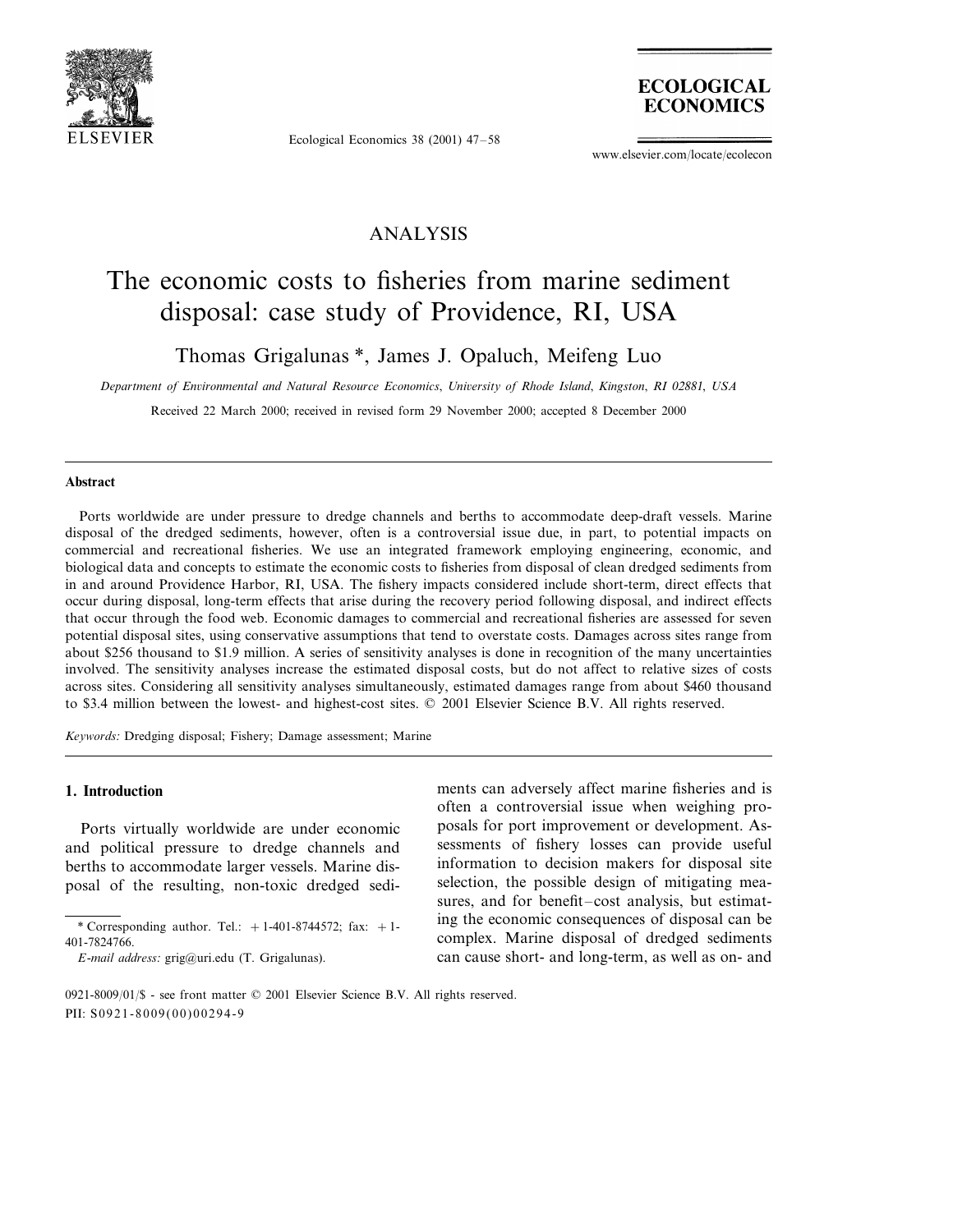off-site effects on finfish, shellfish and crustacea (primarily lobster). Also, ecosystem (food web) effects may occur, and losses to recreational, as well as commercial, species can be expected. Further, the nature and scale of the impacts on fisheries depend upon the site considered, the amount and nature of material to be disposed of, and the size of the mound created at a disposal site.

Assessment of the cost to fisheries of dredge disposal should attempt to capture each of the above elements. Ideally, an assessment should be done on a site-specific basis, since species composition, abundance, and age structure, as well as the extent of the area affected, likely will differ between potential disposal sites.<sup>1</sup> Thus, what is needed is a framework that incorporates relevant economic, biological, and engineering information.

This paper presents an integrated framework that is used to estimate the economic costs to fisheries of marine sediment disposal applied to the case of dredging in and around the Port of Providence, RI, USA. The last dredging for the port was done in 1974, and since that time sedimentation has restricted use of the approach channel for commercial traffic and also limited access to local marinas by pleasure craft. As a result of channel filling and narrowing, some commercial vessels must await high tides, only oneway traffic at a time is permitted, and large tankers often must off load oil into shallow-draft vessels for delivery to the port, all of which increase transportation costs.

To assess the economic cost to fisheries of dredge disposal, we use a bio-economic framework. We also adapt the model to include a simplified food web component, generally following Applied Science Associates et al. (1996). The bio-economic model, which is a Beverton–Holt, cohort- or age-class model, is described in Section 2. Here we note that a cohort model is appropriate for the issue considered in this paper for several reasons. For example, a cohort model can

account for mortality to young-of-year and juveniles, where the consequences for lost catch may not be realized for years and may occur offsite. Without a cohort model, the eventual loss in catch due to mortality to sub-legal size fish during disposal might be omitted, or would require use of an ad hoc approach.

Using the bioeconomic framework, we estimate the incremental costs of marine disposal of some 5.1 million cubic yards ('mcy') of clean sediment as a result of dredging to improve port and marina access in and around the Providence River and Harbor at the head of Narragansett Bay, RI, USA. Seven marine disposal sites are being considered, three in Narragansett Bay and four in Rhode Island (RI) Sound. Incremental costs are estimated as the present value of lost commercial benefits (economic rent) plus lost recreational benefits (consumer surplus) through the period of recovery.

Any analysis of the consequences of sediment disposal must squarely address data issues. To implement the model, we draw upon data from several sources, which are described in Section 3 and an Appendix A to this paper and are presented in detail in Grigalunas et al. (1999). We recognize that considerable uncertainty surrounds some of the data, and information available for some variables is incomplete. For these reasons, extensive sensitivity analyses are used in order to assess how the estimate of incremental costs to fisheries at different sites changes when alternative assumptions or data are employed. Thus, rather than presenting an estimate of 'the' cost of disposal at sites, we show a range of estimates. Further, when judgments must be made, we adopt a conservative stance that overstates the cost to fisheries from disposal. Lastly, we employ a transparent approach to allow readers to understand the methodology, assumptions, and data used, and their strength and limitations.

We emphasize that the focus in this paper is on the incremental costs to fisheries due to disposal of *clean* sediments. Contaminated sediments from the dredge area will not be disposed of at the sites considered here, and an analysis of such issues is outside of the scope of this paper. Also, we do not consider differences in transportation costs from the dredge area to the potential sites, a factor

<sup>&</sup>lt;sup>1</sup> The size of the mound created by disposal depends upon the bathymetry of the ocean bottom at the site and perhaps other factors.